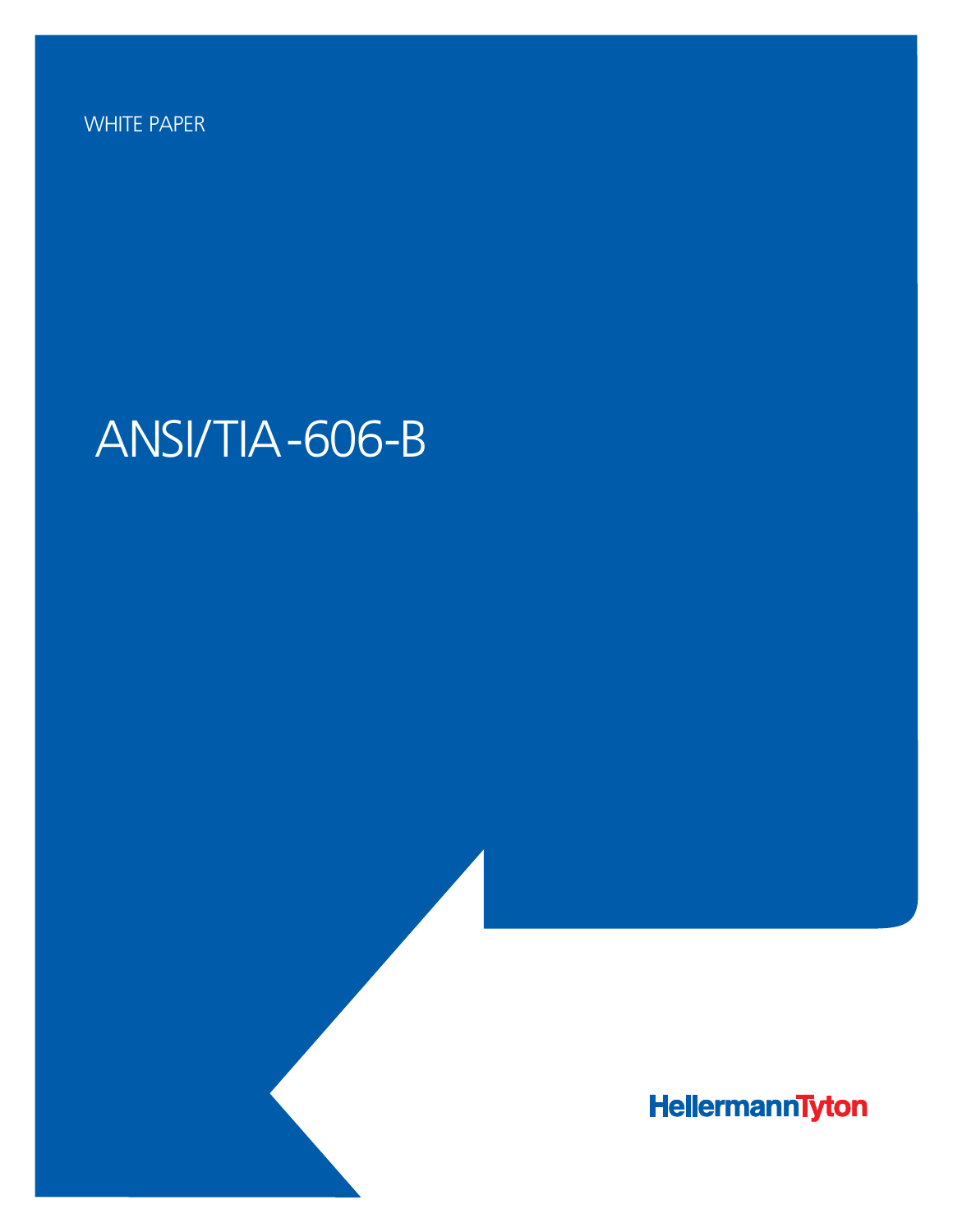## BACKGROUND American National Standards Institute (ANSI) Telecommunications Industry Association (TIA) Electrical Industries Alliance (EIA) International Standards Organization (ISO) International Electrotechnical Commission (IEC)

ANSI/TIA-606-B is designed to be a generic labeling standard that applies to all types of premises. The standard is backward compatible with the legacy ANSI/TIA/EIA-606-A Addendum 1 and is compatible with the international standard ISO/IEC TR14763-2-1 identifiers.



The original TIA-606-A was designed to identify and record the general administration, but did not address the specific needs of the data center design and installation.

TIA-606-A was just reaffirmed back in 2007. The TIA-606-A Addendum 1 was published in 2008. The addendum reconciled the 606-A with the TIA's 942 data center standard. The current 606-A did not really consider data centers and the 942 did not consider administration. The two concepts came together in Addendum 1 to the 606-A. The development of the ANSI/TIA-606-B combined the TIA-606-A and the Addendum 1 while harmonizing with the requirements of the ISO/IEC TR14763-2-1.

Labeling is a key factor in the installation and maintenance of an efficient and professional installation. The 606 standard continues to expand and address how and where to identify key components of Information Transport System (ITS).

The new 606-B standard not only services the data center, but also commercial, residential, industrial and healthcare facilities. It now establishes guidelines for owners, end users, manufacturers, consultants, contractors, designers, installers, and facilities administrators involved in the administration of the telecommunications infrastructure. In addition, by harmonizing with ISO/IEC TR14763-2-1, the updated standard can be implemented internationally. The new standard is meant to increase the value of the system owner's investment by reducing labor costs associated with maintaining complex infrastructure systems, which results in extending the useful economic life of the system and by providing effective service to the users in a variety of industries, markets and international countries.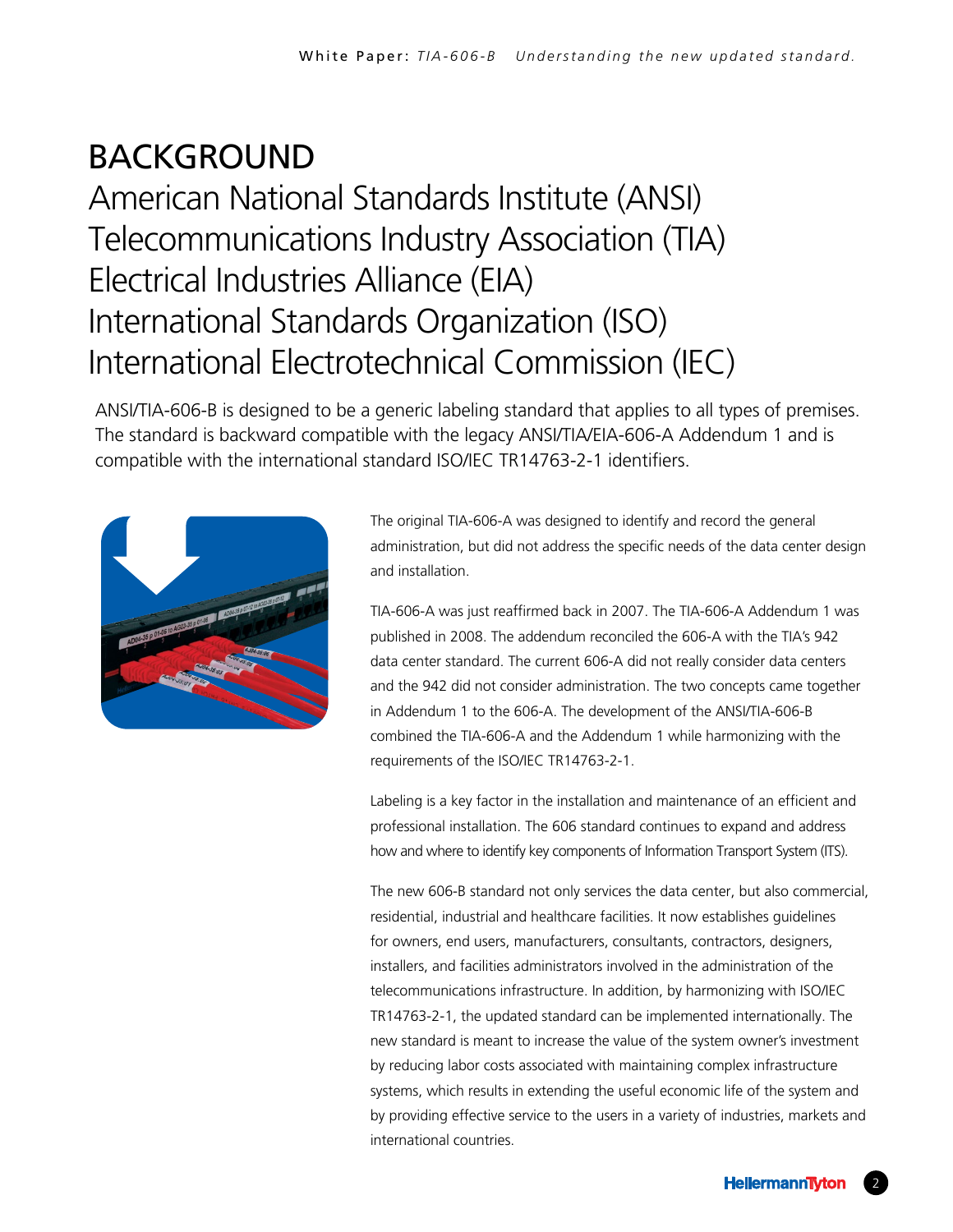#### **CHANGES FROM THE LAST REVISION**

- 1. Adopts identification scheme specified in TIA-606-A Addendum 1.
- 2. Allows existing TIA-606-A identifier formats to continue to be used where they are already in use.

*NOTE: An identifier is simply the "printed" text that will appear on a label as related to the standard.*

- 3. Harmonized with ISO/IEC 14763-2-1.
- 4. Creates new identification format for Cabling Subsystem 1 link identifiers (Horizontal links), Cabling Subsystem 2 and 3 links (Backbone cables) as well as telecommunications outlets, equipment outlets, splices, consolidation points and outdoor telecommunication spaces.

*NOTE: In order to be generic to all types of premises, terminology was adopted from the TIA-568-C.O. standard in which Cabling Subsystem 1 is now what was commonly referred to as the "Horizontal Link". The (1) does not mean anything in particular except to differentiate Cabling Subsystem 1 links from Cabling Subsystem 2 and 3 links which we commonly referred to as "Cross Connects" or "Backbone" cables. Campus cabling has its own cabling separate from the cabling subsystem 2 and 3 links, which are the 2 layers of backbone cabling allowed in premises cabling. The standard allows one level of cross connection in Cabling Subsystem 1 and two levels of cross connection in Cable Subsystem 2 and 3 cabling. Clause 10.2.1 The*  language also makes the standard more generic in that it not only can service *the data center, but can also service commercial, residential, industrial and medical facilities.* 

- 5. Extends administration to all inter-building telecommunications cabling.
- 6. Creates new identifiers for telecommunications outlets, equipment outlets, splices, consolidation points and outdoor telecommunication spaces (maintenance holes, pedestals, hand holes, etc.).
- 7. Administers Cabling Subsystem 2 and 3 links by pair groups, corresponding to ports (pairs, strands and grouping identifiers) rather than copper pairs or single fibers. See clause 6.1.2.
- 8. Administration of grounding and bonding systems beyond the TMGB and TGB.
- 9. Provides information on implementing automated infrastructure management systems.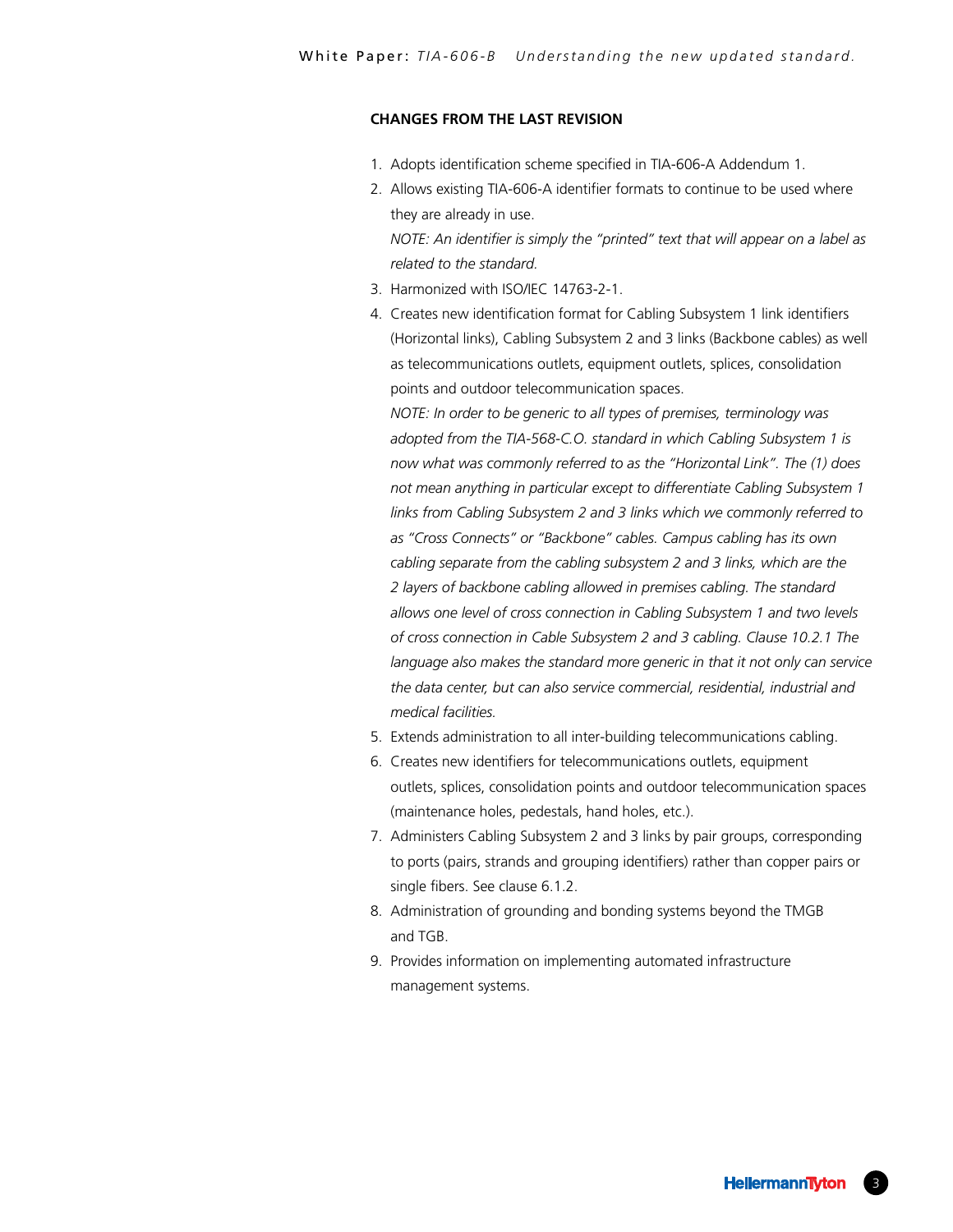#### **CLASSES**

The standard still breaks out the criterion by classes of administration.

**CLASS 1** = Locations served by a single Equipment Room (ER) This ER is the only Telecommunications Space (TS) administered whereas there are no Telecommunication Rooms (TRs) and no Cabling Subsystem 2 and 3 cabling or outside plant cabling systems to administer.

**CLASS 2** = Fulfils the administration needs of a single building that are served by multiple Telecommunications Room (TR)s with one or more TR's within a single building. This includes all the elements of a class 1 system plus identifiers for Cabling Subsystem 2 and 3 cabling, multi-element bonding and grounding systems and fire stopping.

**CLASS 3** = Serves a campus environment with multiple buildings and building pathways, spaces, and outside plant elements.

**CLASS 4** = Attends the needs of a multi-site (multi-campus) administration.

There are slight differences in requirements depending on what level is administered. In a Class 1 system, for example, the floor and room number do not need to be identified since there is only one room to manage. Obviously, as the complexity of the system increases, additional identifiers are needed. In Class 3 and 4 systems there are added requirements, such as building and campus identifiers, outside plant and inter-campus elements such as wide area network connections.

#### **THE BASICS**

The basic premise of the TIA-606-B compliant data center implementation is actually very simple and can be broken down using a few common examples.

A typical patch panel and port identifier might be as follows:

#### **1A.AD02-40:02**

- 1A.  $=$  Floor 1, room A
- $AD02 =$  The grid location within the data center for a particular rack or cabinet
- $-40 = A$  patch panel located 40 rack units from the bottom of that rack or cabinet
- $102 = A$  specific port within the patch panel located at AD02-40. (This can also be a range of ports 01-24 as example)

Optionally, we can remove the space location to the front of this identifier. If we are on floor 1, space A, and this is the only space, there is no need to include that portion on the printed identifier. The actual printed identifier might look as follows:

#### **AD02-40:02**

Since we are harmonizing to the ISO/IEC TR 14763-2-1, we can optionally add a "+" sign which specifies that the next portion of the identifier is a location aspect. The "+" sign only needs to appear in the records section and not on the actual label.

#### +AD02-40:02

An " $=$ " in front of an identifier specifies a function aspect (Example:  $=$  XO for telecommunications outlet).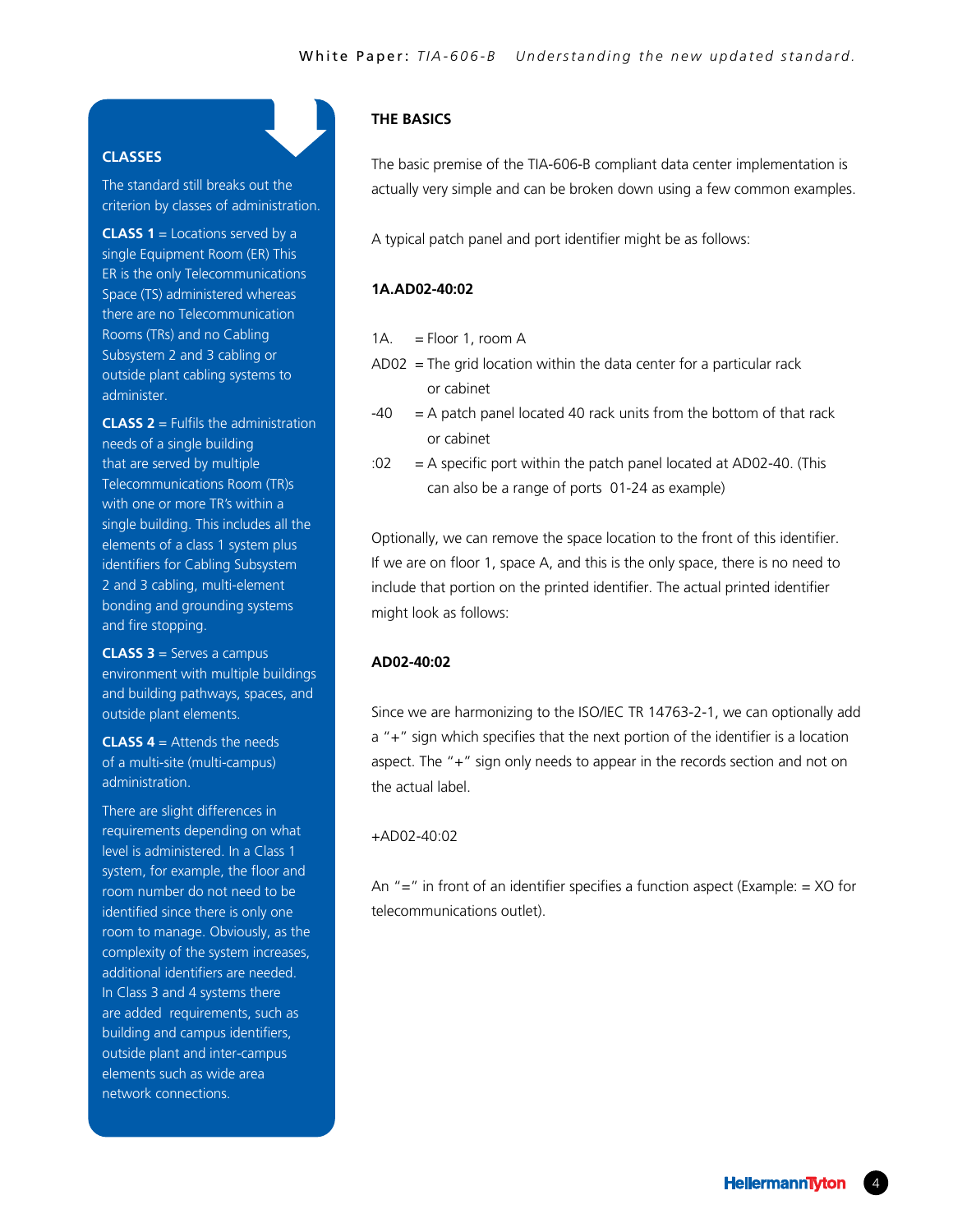#### **SPACE LABELING**

**1A = Floor 1, Space A,** which is a alpha-numeric sequence that can be edited to suit the needs of the installation. Example: 3TRA would represent Telecom Room A on the third floor. An example of an ISO/IEC TR 14763-2-1 compatible format is: +3TRA.

#### **CABINET AND RACK IDENTIFIERS**

The standard recommends the use of GRID COORDINATES to distinguish the rack or cabinet in a space. In rooms that have access floor systems, recognition for the space shall employ the access floor grid identification scheme using alpha and numeric characters to mark the X and Y coordinates within the space.



#### **'Y' COORDINATE**

So, a rack located at grid coordinates AD02, would be marked as ADO2. Typically, the label is placed on the top and bottom, front and rear of the rack or cabinet using machine printed labels.

Where grid coordinates are not used, the racks can be marked by row and rack number.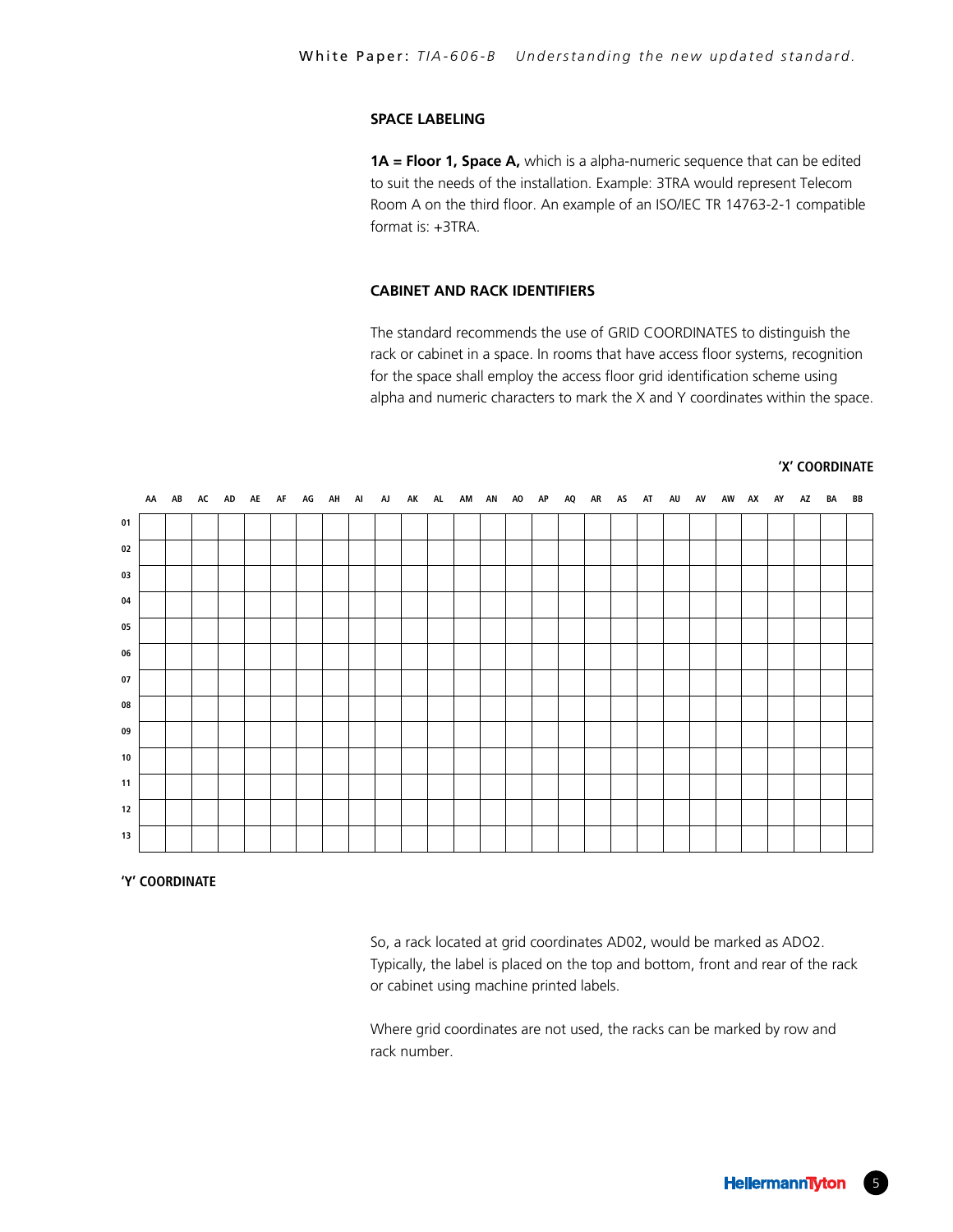#### **PATCH PANEL IDENTIFIERS**

Within each rack, there will be patch panels. The patch panels shall be labeled with the identifier of the patch panels at the far end of the cables, if practical. These should be marked using rack units from the bottom of the cabinet. Since the floor/space marking is optional in a Class 2 system, the rack and panels can be marked by simply combining the grid coordinates of the rack with the rack units of the panels within that rack. A patch panel 35 rack units from the bottom of a rack located at grid coordinates AD02 would be identified as **AD02-35**.



*NOTE: The standard also allows the marking of panels and sub-panels using alpha characters starting with A and excluding "I", "O" and "Q" as outlined in sections 5.1.3.1.1 and 5.1.4.1.*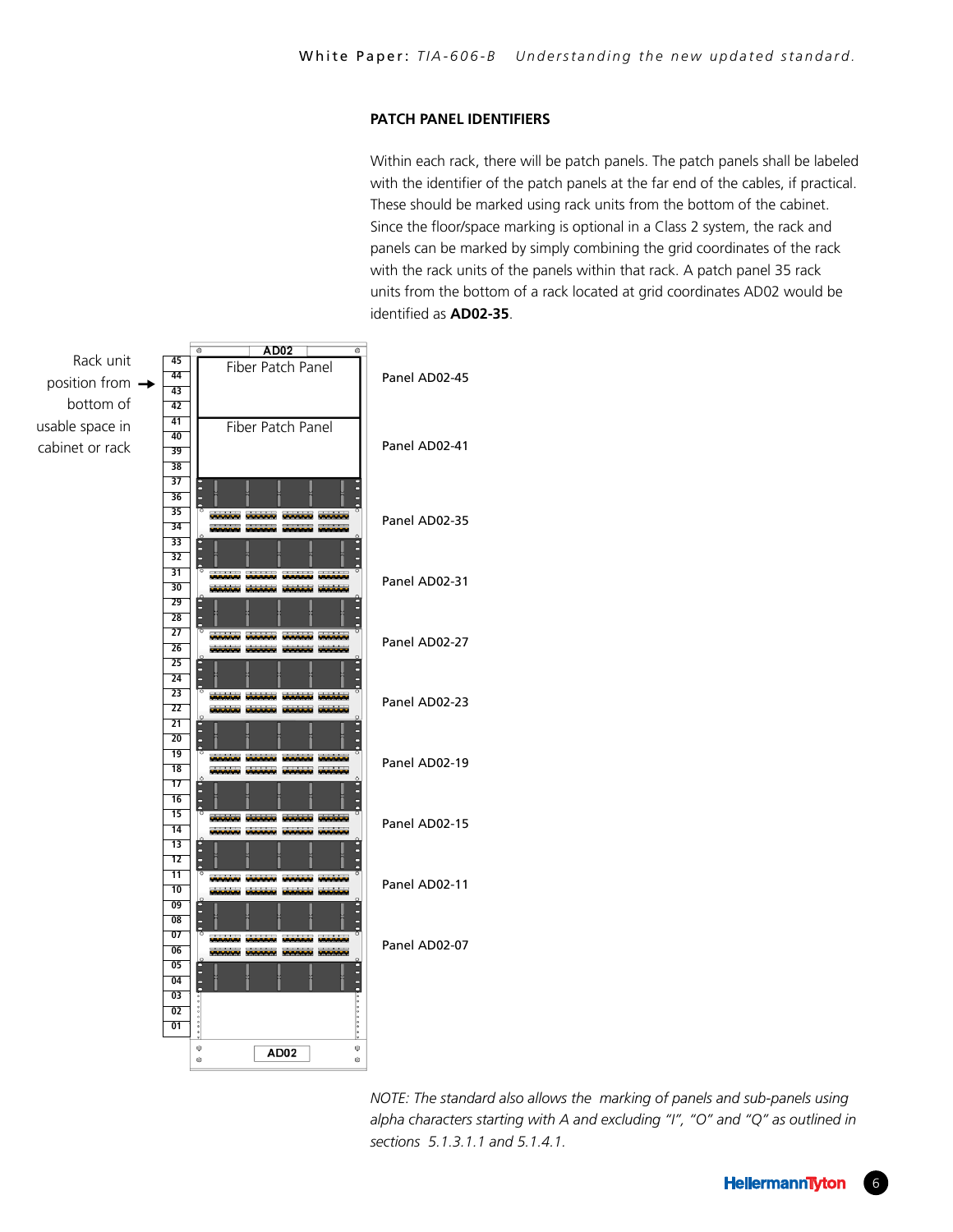#### **PATCH PANEL PORT IDENTIFIERS**

The patch panels should be labeled with the identifier of the patch panels at the far end of the cables, if practical. Each port, the first port or the last port, or the last of each subpanel shall be labeled. Patch panel labels shall contain the patch panel identifier. Where space permits, the patch panel also should have labels to specify the classification at the far end ports using this format. Each panel will have a series of ports that need to be acknowledged.

Thus, a typical patch panel/port identifier on a set of six ports within the patch panel might be marked as: Banel might be marked as.

#### **AD02-35 p 01-06 to AG03-35 p 01-06**



This can be interpreted as the near end set of six port as being located in a patch panel 35 rack units from the bottom of rack or cabinet at grid location AD02 and these ports are going to the "far-end" set of six ports located in a patch panel 35 rack units from the bottom of rack or cabinet at grid location AG03.

*NOTE: The near end room name and near end patch panel identifier can be*  **89** *Comitted since this information is implicit and inferred from the required cabineth rack and patch panel labels. See section 5.1.3.1.3.1. The far end room name*  may also be omitted if the far-end patch panel is in the same room. This means that the length of the identifier can be truncated to save space yet keep the *format intuitive to the user.*

Example:

One could shorten the example above to **"p 01-06 To AG03-35 p 01-06"**

Patch panels that support Cabling Subsystems 2 or 3 should indicate the name of the space; Main Distribution Area (MDA), Intermediate Distribution Area (IDA), Horizontal Distribution Area (HDA) or TR to which the cables run. Section 5.1.3.1.3.1.

#### **Ports 01-06 to HDA01 AJ17-45 Ports 01-06**

Section 5.1.4.4. All ports on patch panels and all positions on termination blocks Section Statement in the ports on patch panels and all positions on commutation sub-<br>Shall be labeled with the corresponding port number or position number and shall be labeled with the corresponding port hannel or position number and<br>optionally with additional identifier fields as practical. All subpanels shall be labeled with their subpanel identifier. An example of a sub-panel identifier is usually indicated by an alpha character: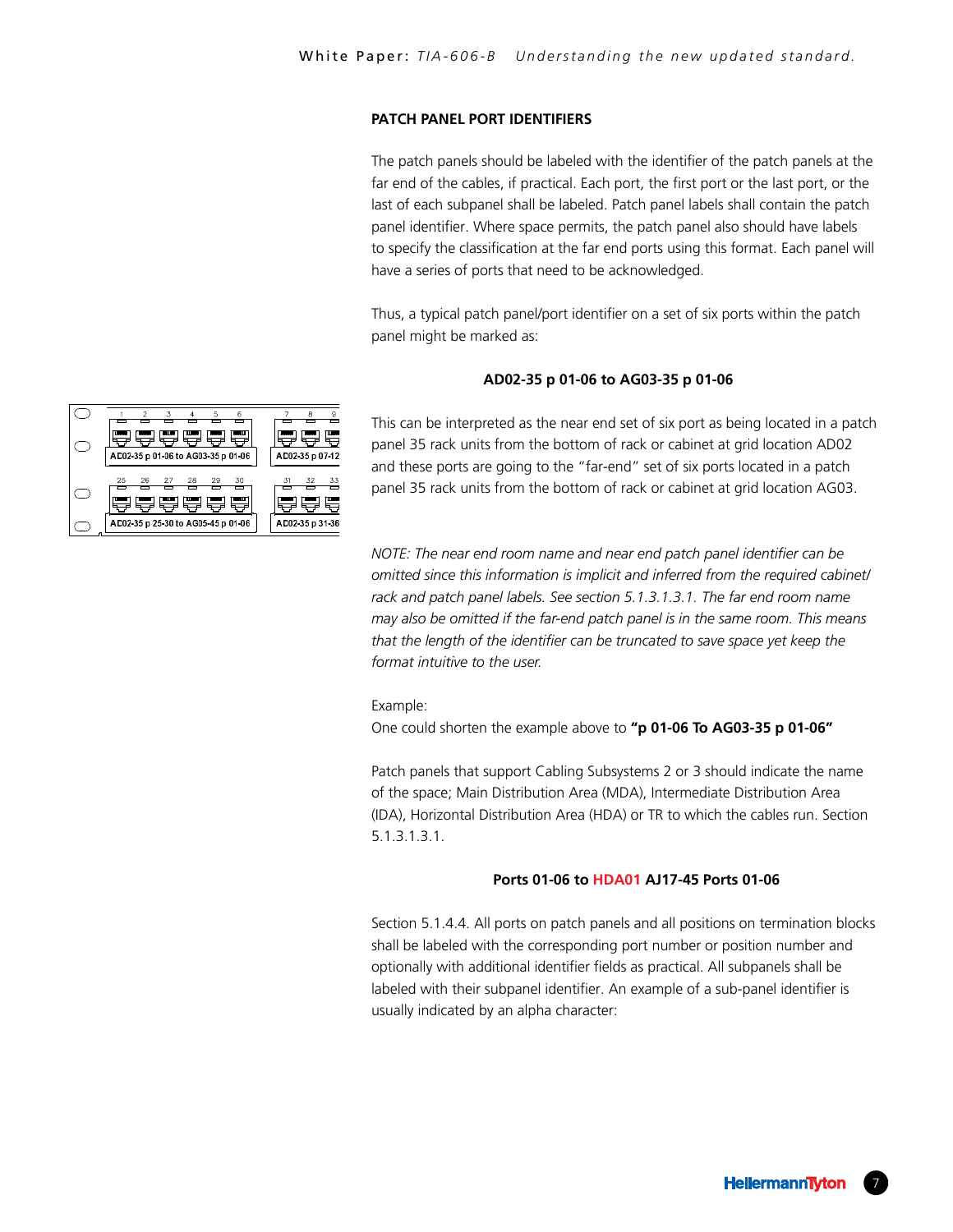Certain applications may provide electrical power in addition to data transmission over balanced twisted pair cables. Visual identification of ports with power MAY be accomplished through the use of this symbol.



#### **Ports A1-A6 & B1-B6 to AG10-B Ports 01-12**

| Ports A1-A6 | $=$ Sub panel A, ports A1-A6                  |
|-------------|-----------------------------------------------|
| Ports B1-B6 | $=$ Sub panel B, ports A1-A6                  |
| AG10-B      | $=$ Sub panel B in rack at grid location AG10 |
| Ports 01-12 | $=$ Ports 1 to 12 in sub panel B              |

#### **SPECIALIZED APPLICATIONS**

The new standard does address unusual and constantly changing circumstances. As an example from section 5.1.3.1.1, several manufacturers have come out with cabinets that use zero rack mount space by incorporating vertical rails in the cabinet to save space. In short, additional patch panels reside on either side of the cabinet in a vertical position.

In this case, how does one identify these vertical patch panels? A simple way to mark the vertical panels is to use rack units combined with an alpha character for location within the rack or cabinet. The TIA-606-B now designates an additional alpha letter indicating the side as A, B, C, D, or F, L, R, B (Front, Left, Right, Back) as examples. This can be used when Rack Units (RU) are designated. The user can then name the horizontal and vertical patch panels by rack unit. The rack unit of the vertical patch panel is determined by the rack unit location, of the height of the top of the vertically mounted patch (by height at the top). A separate alpha designation for Right (R) or Left (L) to distinguish the vertical patch panels as being either on the left or right side of the cabinet.

#### EXAMPLE: **AG09-L35:01-06**

In this case, the credential is describing a patch panel at 35 rack units from the bottom of the rack, on the left side of the cabinet, at grid location AG09, ports 1 to 6.

Using pre-terminated copper or fiber solutions, Zero U, high density cabinets can allow additional ports where you need them and aligns connectivity with the servers. This allows for moves, adds, and changes without interrupting rack mounted equipment in a fully populated cabinet. This is a new trend in cabinet management to maximize data center real estate and the new TIA-606-B standard is flexible enough to allow proper identification of these vertical panels.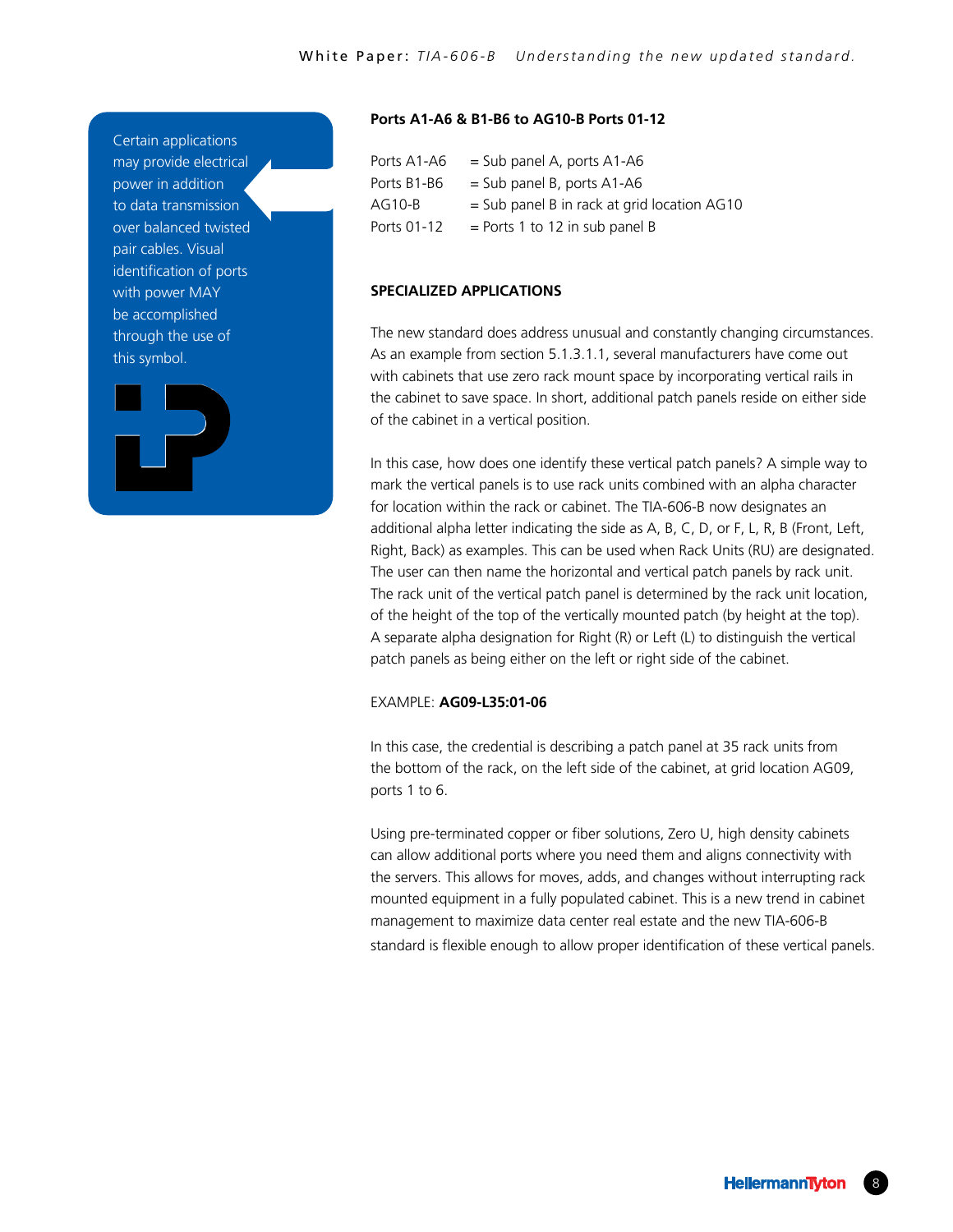#### **CABLING SUBSYSTEM 1 LINK / HORIZONTAL LINK IDENTIFIERS**

The main focus of the 606-B standard is to be able to track the ITS from the data center to the work area. Using the new format, a horizontal link identifier that terminates at both ends on panels within the same data center would be printed as follows:

#### **NEAR END = AG09-35:01 / AJ06-35:01 FAR END = AJ06-35:01 / AG09-35:01**

If standing at rack location AG09, reading this near end cable identifier will describe both the near end and far end locations.

AG09 = Rack or cabinet at grid location AG09 within the data center

- $-35$  = Patch panel located 35 rack units from the bottom in rack AG09
- :01 = Port 01 in patch panel located 35 rack units from the bottom of rack AG09

 $/$  = Separator for near end/far end location description

- $A$ J06 = Rack or cabinet at grid location  $A$ J06 within the data center
- $-35$  = Patch panel located 35 rack units from the bottom in rack AJ06
- :01 = Port 01 in patch panel located 35 rack units from the bottom of the rack in AJ06

The ISO/IEC TR14763-2-1 identifiers would appear as follows for a Cabling Subsystem 1 Link;

#### **AG09-35:01 / AJ06-35:01=W**

The "W" is the letter code for cables as specified in IEC 81346-2.

*NOTE: In commercial buildings, industrial premises, data centers and multi-tenant buildings, each individual telecommunications outlet or equipment outlet shall be labeled with the Cabling Subsystem 1 link identifier. The labeling SHALL appear on the connector, faceplate and Multi User Telecommunications Outlet Assembly (MUTOA) in a way that clearly identifies the individual connector associated with the particular identifier. Section 5.1.7.3.*

In sections 5.1.8.1 to 5.1.11.2 when using the Cabling Subsystem 1 link identifiers, it is optional to identify Equipment Outlets (EO's) and telecommunication outlets (TO's) by using a two letter code to identify the outlet.

- $XO =$  Equipment room outlets
- $XC =$  Consolidation points
- $XL = Zoned Distribution Area (ZDA) ports$
- $XSz$  = Splice where "z" is the appropriate distance along the cable of the splice from the termination point in the telecommunications room or HDA.

An example of a Cabling Subsystem l link identifier using the option to identify the outlet might look as follows:

#### **AG09-35:01 / AJ06-35:01=XL:5**

The port on the consolidation point may optionally be identified by a colon ":" and the port after the XL.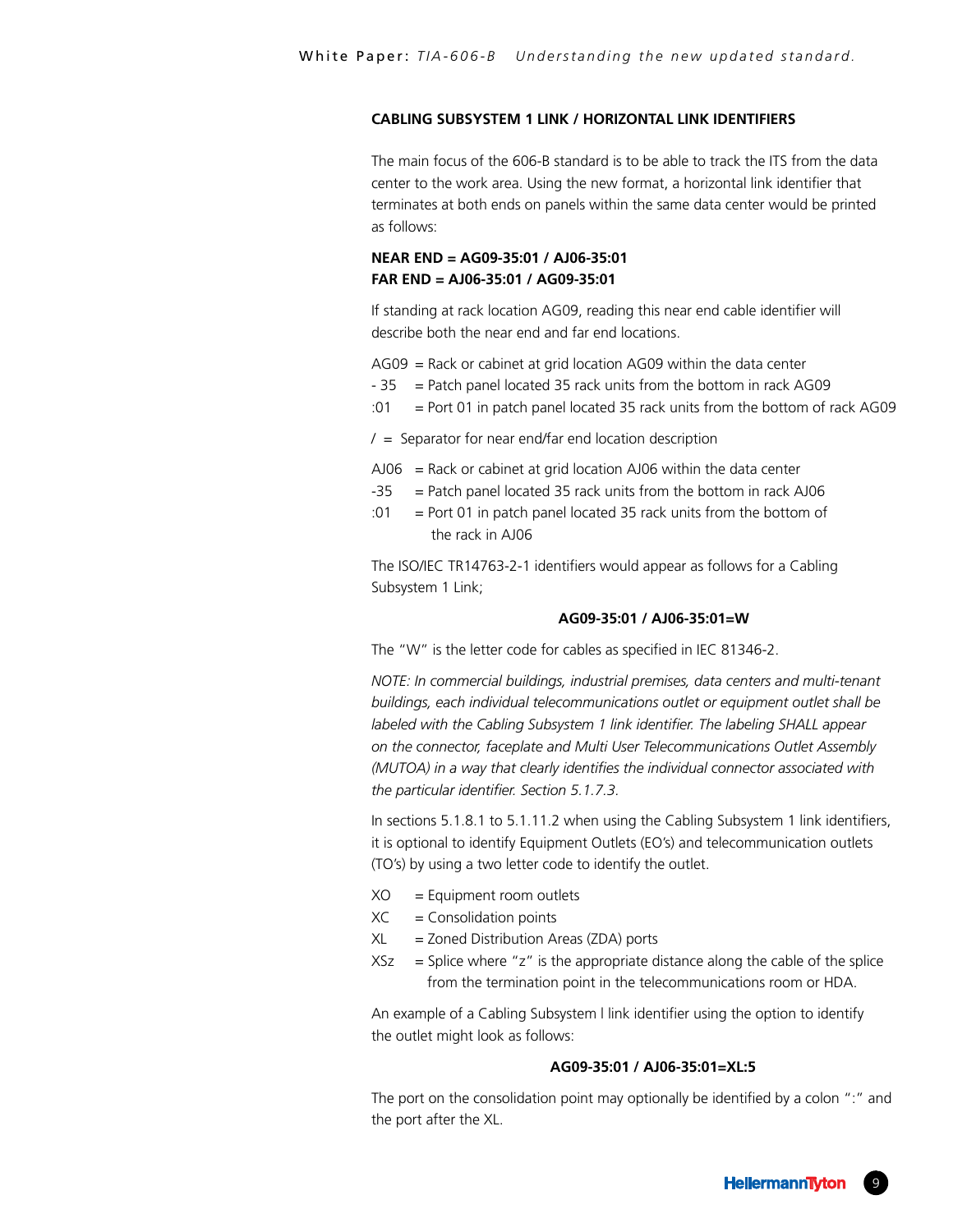#### **GROUNDING AND BONDING**

The standard addresses grounding and bonding beyond the (Telecommunications Main Grounding Busbar) TMGB and (Telecommunications Grounding Busbar) TGB with the optional addition of the (Rack Grounding Busbar) RGB, (Mesh Bonding Network) MBN, (Bonding Conductor for Telecommunications) BCT, (Telecommunications Bonding Backbone) TBB, as well as being able to attach objects such as an identifier for a cabinet or rack or electrical panel as some common examples. See sections 5.1.12 to 5.2.

A practical example might be a rack grounding Busbar identifier where you may have more than one Rack Grounding Busbar (RGB) in the cabinet rack or wall segment is shown below.

#### **2A=RGB1**

 $2A =$  Floor 2, Room A  $RGB$  = Rack Grounding Busbar #1

The standard also allows the addition of an identifier that identifies an object to which the bonding conductor is attached. This might include an electrical panel, a pathway, building steel, a cable tray or equipment such as a Local Area Network (LAN) switch. Typically this is the TIA-606-B identifier of the equipment. In this example, we add the grid location of the rack or cabinet to which the RGB is attached:

#### **2A=RGB1/AJ05**

- $2A =$  Floor 2, Room A
- $RGB$  = Rack Grounding Busbar #1
- $A$ J05 = Rack at grid location AJ05 which is the object attached to the RGB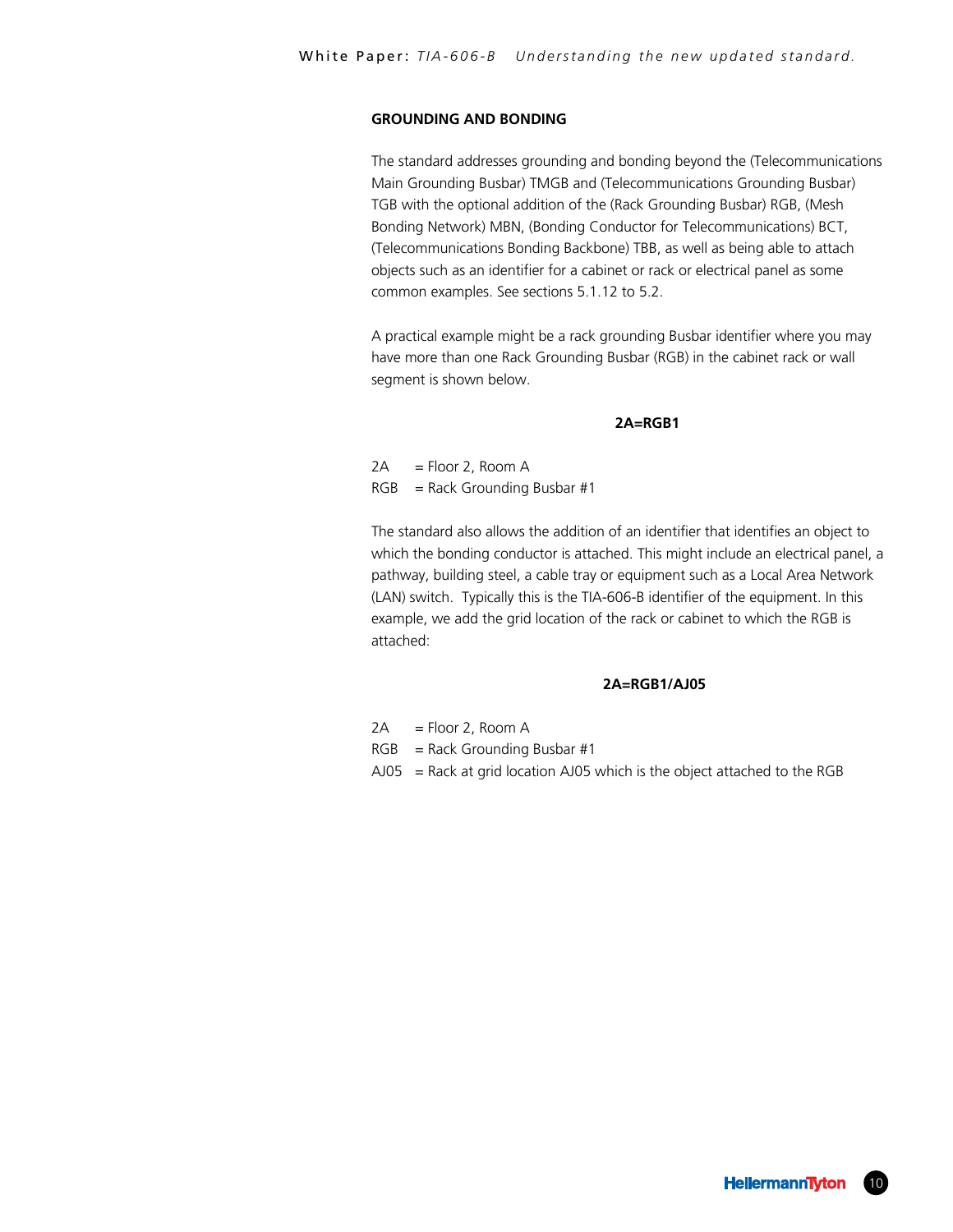#### **BUILDING CABLING SUBSYSTEM 2 AND 3 CABLE IDENTIFIERS**

The backbone cabling is handled very similar to Cabling Subsystem 1 link identifiers explained earlier in this document. A typical identifier will include the identifier for the space at one end of the cable, the space terminating the other end of the cable and one or two alpha numeric characters to identify a single pair or port.

#### **1A.AJ06-27:01 / 2A.AJ09-27:01**

| $1A = Floor 1$ . Space A                                              |
|-----------------------------------------------------------------------|
| $A$ J06 = Rack or cabinet at grid location $A$ J06                    |
| $27 =$ Patch panel located 27 rack units from the bottom of the frame |
| :01 = Port 1                                                          |
|                                                                       |

For Class 3 and 4 installations, the installer is just adding campus and building identifiers. Example of a backbone cable identifier:

#### **A-ENG-1A:AJ06-27:01-06 / B-ADM-1A.AJ09-27:01-06**

| А   | $=$ Campus A                    |
|-----|---------------------------------|
| ENG | $=$ Engineering Building        |
| R   | $=$ Campus B                    |
|     | $ADM =$ Administration Building |

*NOTE: Administration of Cabling Subsystem 2 and 3 identifiers is by pair groups or ports rather than copper pairs or single fibers. Each port or pair on a building Cabling Subsystem 2 and 3 cable shall have a unique identifier. Individual optical fibers and balanced pairs are typically color coded rather than individually marked.*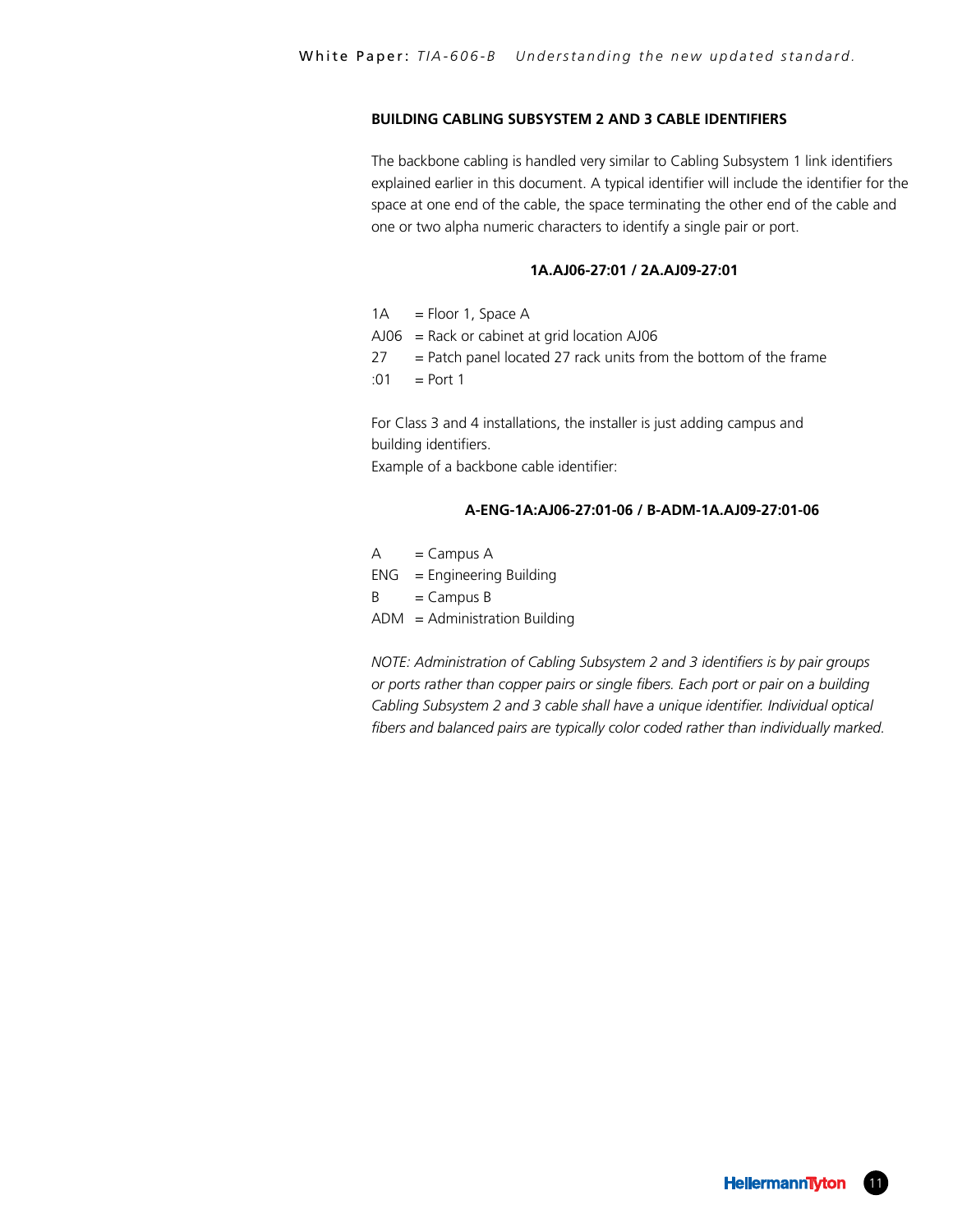#### **FIRESTOPPING**

The TIA-606-B legacy format for marking a fire stop would be printed as follows:

#### **2-FSL01(6)**

| 2    | $= 2nd$ Floor           |
|------|-------------------------|
| -FSL | $=$ First Stop Location |
| 01   | $=$ Location #          |
| (6)  | $= 6$ hour burn rating  |
|      |                         |

The comparable format for ISO/IEC 14763-2-1 would be printed as follows:

#### **SF02-2A/3A=U(3)=F**

- $SFO2 = Building SFO2$
- $2A =$ Floor 2, space A
- / = Located between telecom rooms 2A and 3A
- $3A =$  Floor 3, space A
- $=$  U = U following the equal sign specifies the element is a pathway
- $(3)$  = Sleeve 3
- $F =$  Specified the element is a Fire stop location

#### **SPECIAL PURPOSE CABLE MANAGEMENT SOFTWARE**

The new ANSI/TIA-606-B standard also covers automated infrastructure management systems which may include technology used to detect and to record infrastructure changes (e.g. pre-printed serialized bar codes, human readable text, RFID chip technology and electrical continuity contacts. There are no specific labeling requirements and each can be labeled in a variety of ways that suit each installation, but should contain the records described in the 606-B. These specialized software programs should be able to directly generate the labels or be able to export data to other devices or labeling software that can generate the machine printed labels.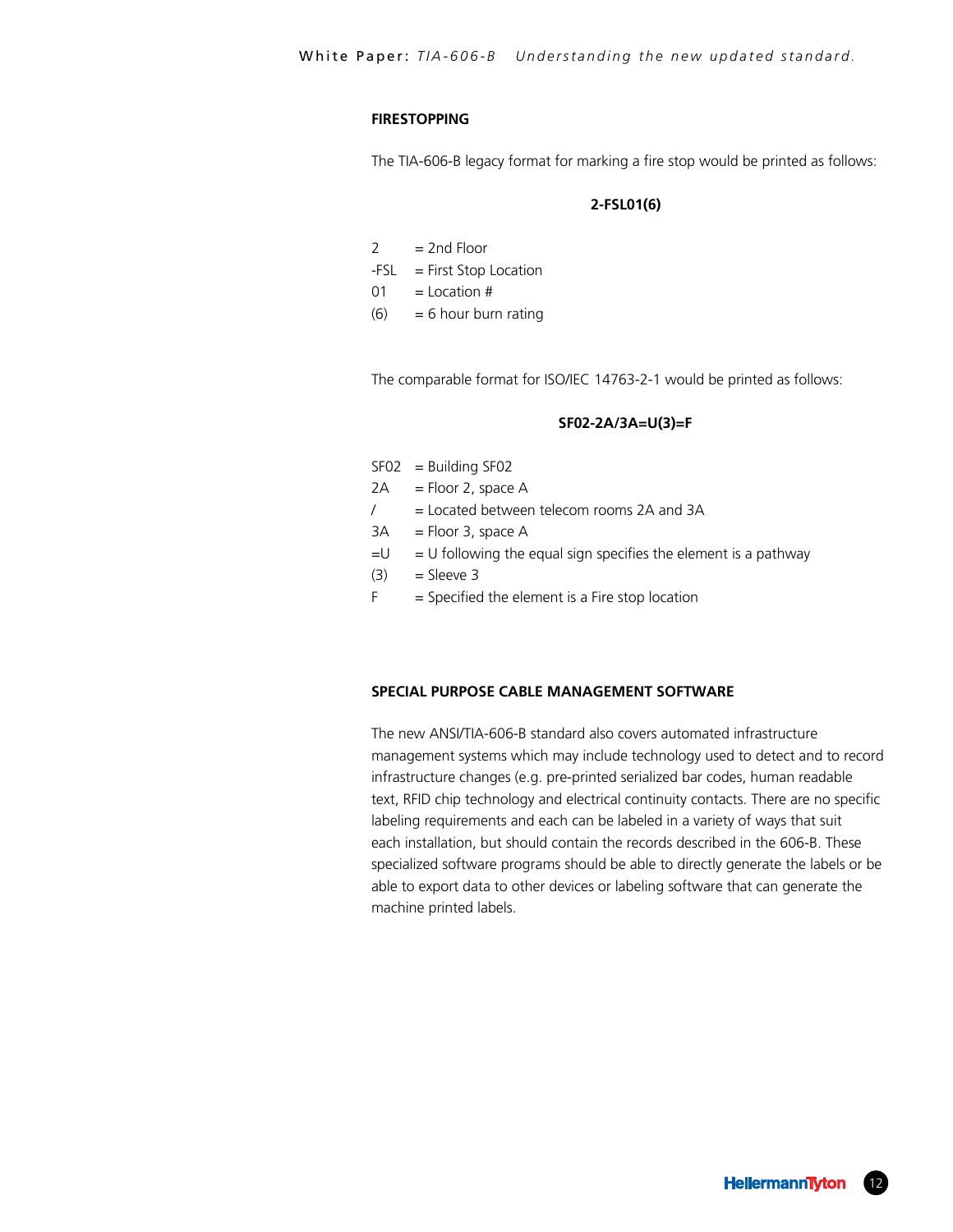#### **OUTSIDE PLANT AND PATHWAY IDENTIFIERS**

The new standard also addresses outside plant and pathways by identifying inter-building and outside plant pathways as well as entrance pathway identifiers. As an example, a maintenance hole, handholes, pedestal or outdoor cabinet might be identified as follows:

#### **LAX1-MH101(37.797413,-122.414925)**

The Maintenance Hole on campus LAX1 is located at Global Positioning System (GPS) coordinates 37.797413 -122.414925. The use of GPS is optional and could be replaced site locations such as site MH12 which would represent Maintenance Hole 12 on campus LAX1. See section 9 under Optional Identifiers For Infrastructure Elements.

#### **LAX1-MH12**

#### **ALTERNATE LABEL FORMATS**

Section 4.6 allows the use of a direct link to an identifier within the records using a printed label with a short and simple numeric code or a machine readable label such as an RFID chip or a pre-printed barcode label. So, as example, in the record, the identifier for a particular port might be: **A-ENG-1A:AJ06-27:01-06 / B-ADM-1A. AJ09-27:01-06**

The actual label might simply be printed with the number 132, (in human readable text or barcode) but the number 132 is a direct link and cross reference to the detailed identifier **(A-ENG-1A:AJ06-27:01-06 / B-ADM-1A.AJ09-27:01-06)** in the actual database. This can reduce the number of characters required to print on the cable or equipment label.

#### **COLORS**

Using colors is recommended, but not a requirement. Many smaller installers find it costly to stock and purchase many colors of labels in order to meet a requirement that might not fit their particular situation. The 606-B is not color dependent and allows the installer to fully identify without requiring the use of a color. If color is used, the installer should use the pantone color scheme as outlined in section 10.2.2, table 4.

| <b>Termination</b><br><b>Type</b>   | Color                 | <b>Pantone</b><br># | <b>Typical</b><br><b>Application</b>                                                              |
|-------------------------------------|-----------------------|---------------------|---------------------------------------------------------------------------------------------------|
| Demarcation<br>Point                | Orange                | 150C                | <b>Central Office</b><br>Connection                                                               |
| <b>Network</b><br>Connection        | Green                 | 353C                | User Side of<br><b>Central Office</b><br>Connection                                               |
| Common<br>Equipment                 | Purple                | 264C                | Connection to<br>PBX, Mainframe<br>Computer, LAN,<br>Multiplexer                                  |
| Cabling<br>Subsystem 3              | White                 |                     | <b>Terminations of</b><br><b>Building Cabling</b><br>Subsystem 3<br>Cable Connecting<br>MC ot ICs |
| Cabling<br>Subsystem <sub>2</sub>   | Gray                  | 422C                | <b>Termination of</b><br><b>Building Cabling</b><br>Subsystem 2<br>Cable Connecting<br>IC ot HCs  |
| Campus<br>Inter-building<br>Cabling | <b>Brown</b>          | 465C                | <b>Termination</b><br>of Campus<br>Inter-building<br>Cable Between<br><b>Buildings</b>            |
| Cabling<br>Subsystem 31             | Blue                  | 291C                | <b>Terminations of</b><br>Cabling Subsystem<br>1 Cable In TSs                                     |
| <b>Miscellaneous</b>                | Yellow                | 101C                | Alarms, Security,<br>or Energy<br>Management                                                      |
|                                     | 10.2.2 Table 4 Colors |                     |                                                                                                   |
|                                     |                       |                     |                                                                                                   |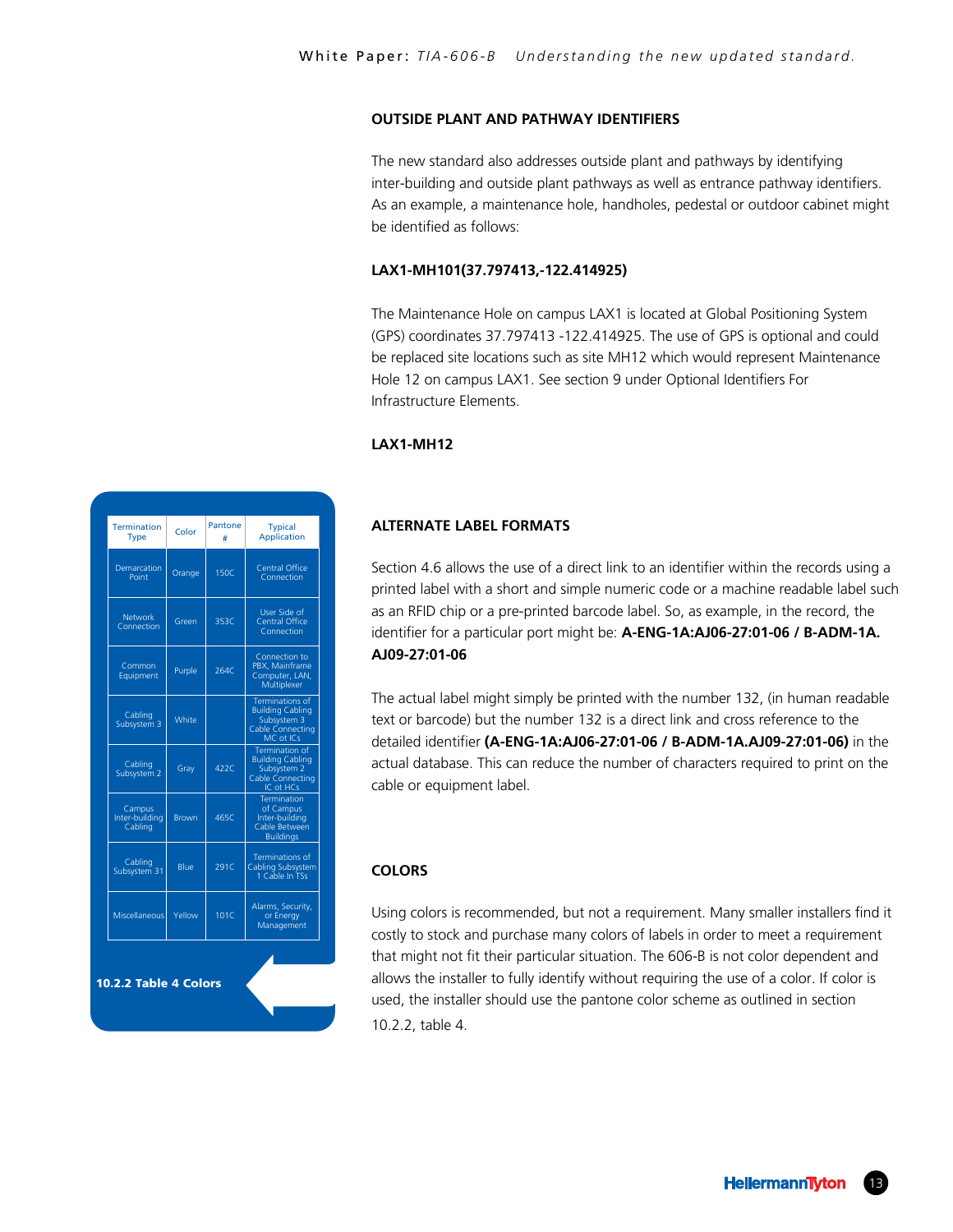#### **RECORDS**

|                                                                                                                                                       |                                 |                                          |                             | Most installers are aware of the cost of installing and maintaining an efficient and<br>cost effective ITS. Labeling is crucial in this area. Yet, there is an aspect that is often<br>neglected – record keeping. Maintaining records of your ITS installation is the<br>most valuable part of any labeled configuration. In the standard, you must link a<br>record for each identifier that is printed on a label. If the records are complete and<br>accurate and contain the recommended data as outlined in the labeling standard,<br>the customer will have a well documented infrastructure that can be understood and<br>managed by anyone responsible for making moves, adds or changes.                         |                                                |                  |                           |                   |              |    |                 |  |
|-------------------------------------------------------------------------------------------------------------------------------------------------------|---------------------------------|------------------------------------------|-----------------------------|----------------------------------------------------------------------------------------------------------------------------------------------------------------------------------------------------------------------------------------------------------------------------------------------------------------------------------------------------------------------------------------------------------------------------------------------------------------------------------------------------------------------------------------------------------------------------------------------------------------------------------------------------------------------------------------------------------------------------|------------------------------------------------|------------------|---------------------------|-------------------|--------------|----|-----------------|--|
|                                                                                                                                                       |                                 |                                          |                             | So, the label is important, but if you do not attach the relevant data to that<br>identifier, much of that value is lost. A database can be something as simple as<br>an Excel spreadsheet. Each identifier makes up a row in the spreadsheet and each<br>element associated with that identifier is recorded in the columns going across<br>the database.                                                                                                                                                                                                                                                                                                                                                                 |                                                |                  |                           |                   |              |    |                 |  |
|                                                                                                                                                       |                                 |                                          |                             | As an example, each Cabling Subsystem 1 link (Horizontal link) record shall include<br>the following:                                                                                                                                                                                                                                                                                                                                                                                                                                                                                                                                                                                                                      |                                                |                  |                           |                   |              |    |                 |  |
| Example of<br>spread-sheet<br>implementation of<br>class 1 administration<br>system: horizontal<br>link records sorted<br>by building room<br>number. |                                 |                                          |                             | Location of work area outlet connector<br>Cabling Subsystem 1 link identifier.<br>Outlet connector type (8 position, 110, SC or duplex as example)<br>Cross connect hardware (Patch panel, T568B Cate 53, etc)<br>Cable type (4pr. UTP, Cat 5e, plenum, or 2 strand 62.5/125 multi-mode,<br>FDDI grade, riser)<br>Cable length<br>Service record of link<br>It may also include any other data that the installer or customer feels is pertinent<br>to the installation such a the color code of the outlet connectors, wiring scheme,<br>Multiple User Telecommunications Outlet Assembly (MUTOA) Consolidation Point<br>(CP) or Transition points.<br>(It could be shown in the form of an Excel Spreadsheet like below) |                                                |                  |                           |                   |              |    |                 |  |
| Horizontal<br>Link<br>Identifier                                                                                                                      | Cable Type                      | <b>Building</b><br>Location<br>of Outlet | Outlet<br>Connector<br>Type | Color Code<br>of Outlet<br>Connector                                                                                                                                                                                                                                                                                                                                                                                                                                                                                                                                                                                                                                                                                       | Other Outlet<br>Connectors at<br>this Location | Wiring<br>Scheme | Horiz.<br>Cable<br>Length | Service<br>Record | <b>MUTOA</b> | CP | Trans.<br>Point |  |
| 1A-W01                                                                                                                                                | Cat 5e Plenum                   | R111                                     | 8 Pos Mod                   | Beige                                                                                                                                                                                                                                                                                                                                                                                                                                                                                                                                                                                                                                                                                                                      | 1A-A01<br>1A-B01                               | 568A             | 129ft                     | Tested<br>4/22/01 | No           | No | No              |  |
| 1A-A01                                                                                                                                                | Cat 5e Plenum                   | R111                                     | 8 Pos Mod                   | Orange                                                                                                                                                                                                                                                                                                                                                                                                                                                                                                                                                                                                                                                                                                                     | 1A-W01<br>1A-B01                               | 568A             | 127ft                     | Tested<br>4/22/01 | No           | No | No              |  |
| 1A-B01                                                                                                                                                | 62.5/125, Two<br>Strand, Plenum | R111                                     | SC Duplex                   | Blue                                                                                                                                                                                                                                                                                                                                                                                                                                                                                                                                                                                                                                                                                                                       | 1A-W01<br>1A-A01                               | N/A              | 128ft                     | Tested<br>5/23/01 | No           | No | No              |  |
| 1A-W02                                                                                                                                                | Cat 5e Plenum                   | R112                                     | 8 Pos Mod                   | Beige                                                                                                                                                                                                                                                                                                                                                                                                                                                                                                                                                                                                                                                                                                                      | 1A-A02<br>1A-B02                               | 568A             | 112ft                     | Tested<br>4/22/01 | No           | No | No              |  |
| 1A-A02                                                                                                                                                | Cat 5e Plenum                   | R112                                     | 8 Pos Mod                   | Orange                                                                                                                                                                                                                                                                                                                                                                                                                                                                                                                                                                                                                                                                                                                     | 1A-W02<br>1A-B02                               | 568A             | 112ft                     | Tested<br>4/22/01 | No           | No | No              |  |

1A-W02 <br>1A-A02 N/A 113ft 5/23/01

1A-B02 62.5/125, Two R112 SC Duplex Blue 1A-W02

 $5/23/01$  No No No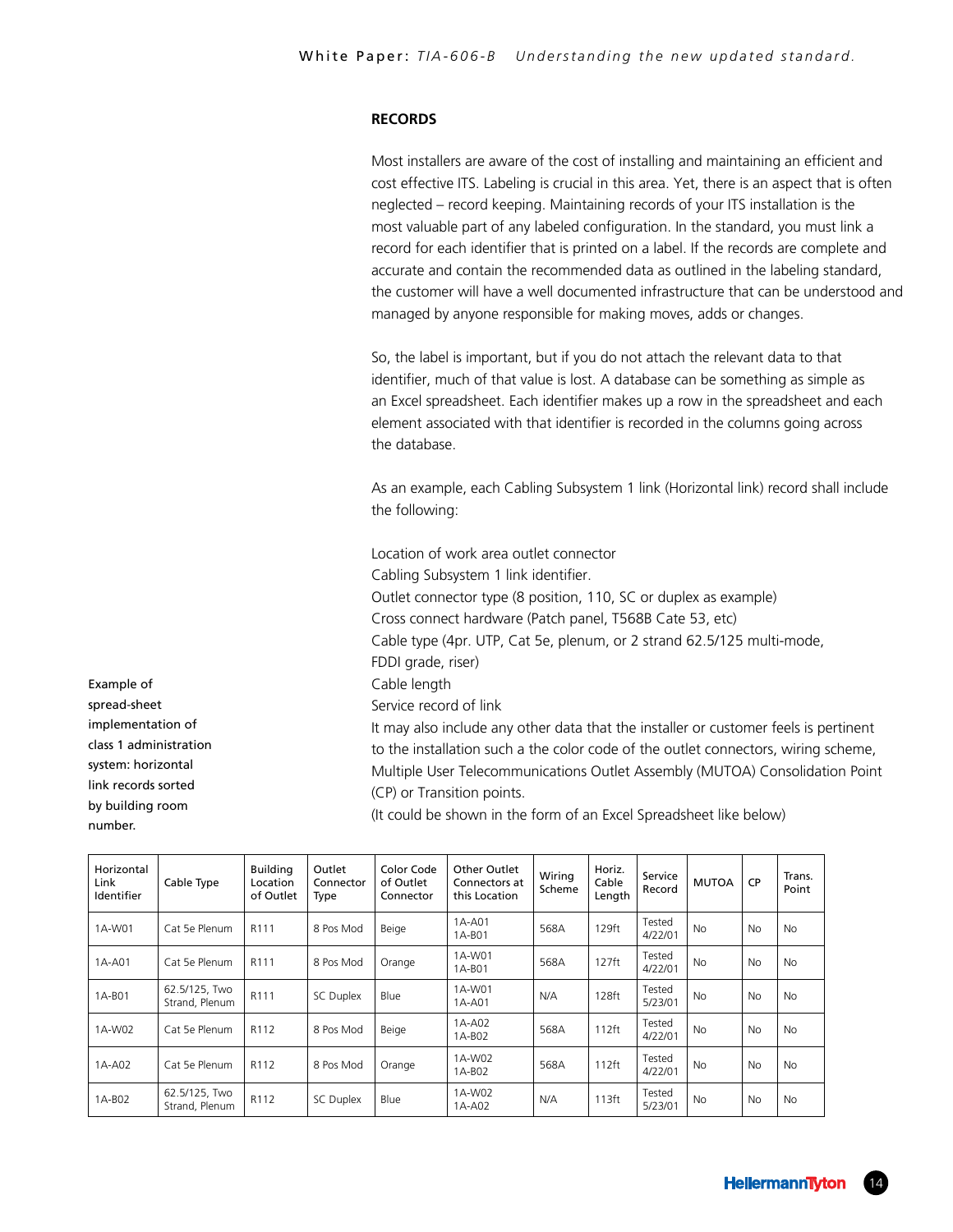If the ITS is not efficient to administer, the cost of any mistakes far outweigh the initial cost of recording all the data initially at the time of installation. In the long run, the expense of not recording administration data can be very high. The outlay of testing and tracking cables can be expensive and can result in a backlog of cables that are abandoned in the plenum in lieu of simply pulling a new cable. Even an installation that appears intuitively simple, may grow over time and eventually become an unmanageable mess if the ITS is not recorded properly.

The TIA-606-B standard is the culmination of years of work by many experts, installers, engineers and customers to make the best system possible. There are still elements that must be addressed, but it is a standard that is now having global attention. It is a paradigm that will continue to develop and change the way we think about administration and labeling.